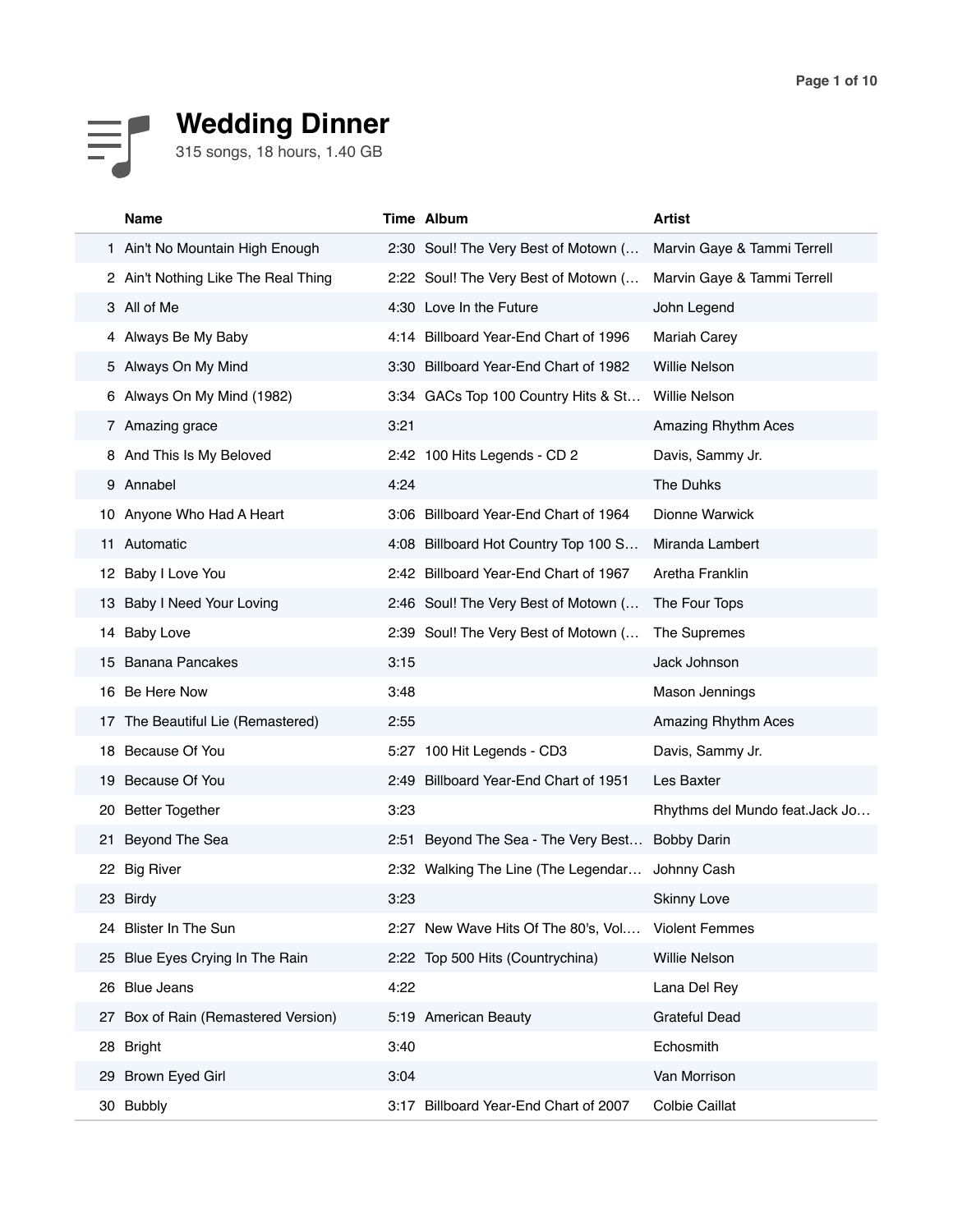## **Wedding Dinner Page 2 of 10**

| Name                                   |      | Time Album                            | <b>Artist</b>                     |
|----------------------------------------|------|---------------------------------------|-----------------------------------|
| 31 Burnin' It Down                     |      | 3:43 Billboard Hot Country Top 100 S  | Jason Aldean                      |
| 32 Bye And Bye                         |      | 3:16 Love & Theft                     | Bob Dylan                         |
| 33 Can't Help Falling In Love          |      | 3:03 Billboard Year-End Chart of 1962 | <b>Elvis Presley</b>              |
| 34 Can't Help Falling in Love With You | 2:48 |                                       | <b>Haley Reinheart</b>            |
| 35 Can't Take My Eyes Off Of You       |      | 3:23 Greatest Hits                    | <b>Frankie Valli</b>              |
| 36 Can't Take My Eyes Off of You       | 3:46 |                                       | Lauryn Hill                       |
| 37 Carry On _ Questions                | 4:28 |                                       | Crosby Stills Nash                |
| 38 The Cave                            | 3:38 |                                       | Mumford & Sons                    |
| 39 A Change Is Gonna Come              | 5:00 |                                       | Al Green                          |
| 40 Cheek to Cheek                      | 5:54 |                                       | Louis Armstrong & Ella Fitzgerald |
| 41 Clocks                              |      | 4:12 Billboard Year-End Chart of 2003 | Coldplay                          |
| 42 Coal Miner's Daughter               |      | 3:01 Top 500 Hits (Countrychina)      | Loretta Lynn                      |
| 43 Coat Of Many Colors                 |      | 3:05 Top 500 Hits (Countrychina)      | Dolly Parton                      |
| 44 Come Away With Me                   |      | 3:18 Come Away With Me                | Norah Jones                       |
| 45 Come See About Me                   |      | 2:42 Soul! The Very Best of Motown (  | The Supremes                      |
| 46 The Cooltrane Quartet               |      | 4:09 Best of Bossa Nova               | Wonderwall                        |
| 47 Cowboy Take Me Away                 |      | 4:48 Top 500 Hits (Countrychina)      | <b>Dixie Chicks</b>               |
| 48 Crazy                               |      | 2:43 Top 500 Hits (Countrychina)      | Patsy Cline                       |
| 49 Crazy In Love                       | 3:11 |                                       | Sofia Karlberg                    |
| <b>Curtis Mayfield</b><br>50           |      | 3:36 Mega Funk (CD3)                  | Move On Up                        |
| 51 Devoted To You                      |      | 2:25 Billboard Year-End Chart of 1958 | <b>Everly Brothers</b>            |
| 52 Dirt                                |      | 3:51 Billboard Hot Country Top 100 S  | Florida Georgia Line              |
| 53 Do You Remember                     | 2:24 |                                       | Jack Johnson                      |
| 54 Doin' What She Likes                |      | 3:43 Billboard Hot Country Top 100 S  | <b>Blake Shelton</b>              |
| Don't know Why<br>55                   | 3:11 | Billboard Year-End Chart of 2003      | Norah Jones                       |
| Don't Worry (1961)<br>56               | 3:11 | GACs Top 100 Country Hits & St        | <b>Marty Robbins</b>              |
| Listen to the Music<br>57              | 3:47 |                                       | The Doobie Brothers               |
| 58 Dream Lover                         | 2:31 | Beyond The Sea - The Very Best        | <b>Bobby Darin</b>                |
| 59 Dreams                              | 4:17 | Billboard Year-End Chart of 1977      | Fleetwood Mac                     |
| Drops Of Jupiter (Tell Me)<br>60       |      | 4:16 Billboard Year-End Chart of 2001 | Train                             |
| Out Of The Rain<br>61                  | 3:23 |                                       | The Duhks                         |
| Dying Day<br>62                        | 3:39 |                                       | <b>Brandi Carlile</b>             |
| 63 El Paso (1959)                      | 4:23 | GACs Top 100 Country Hits & St        | <b>Marty Robbins</b>              |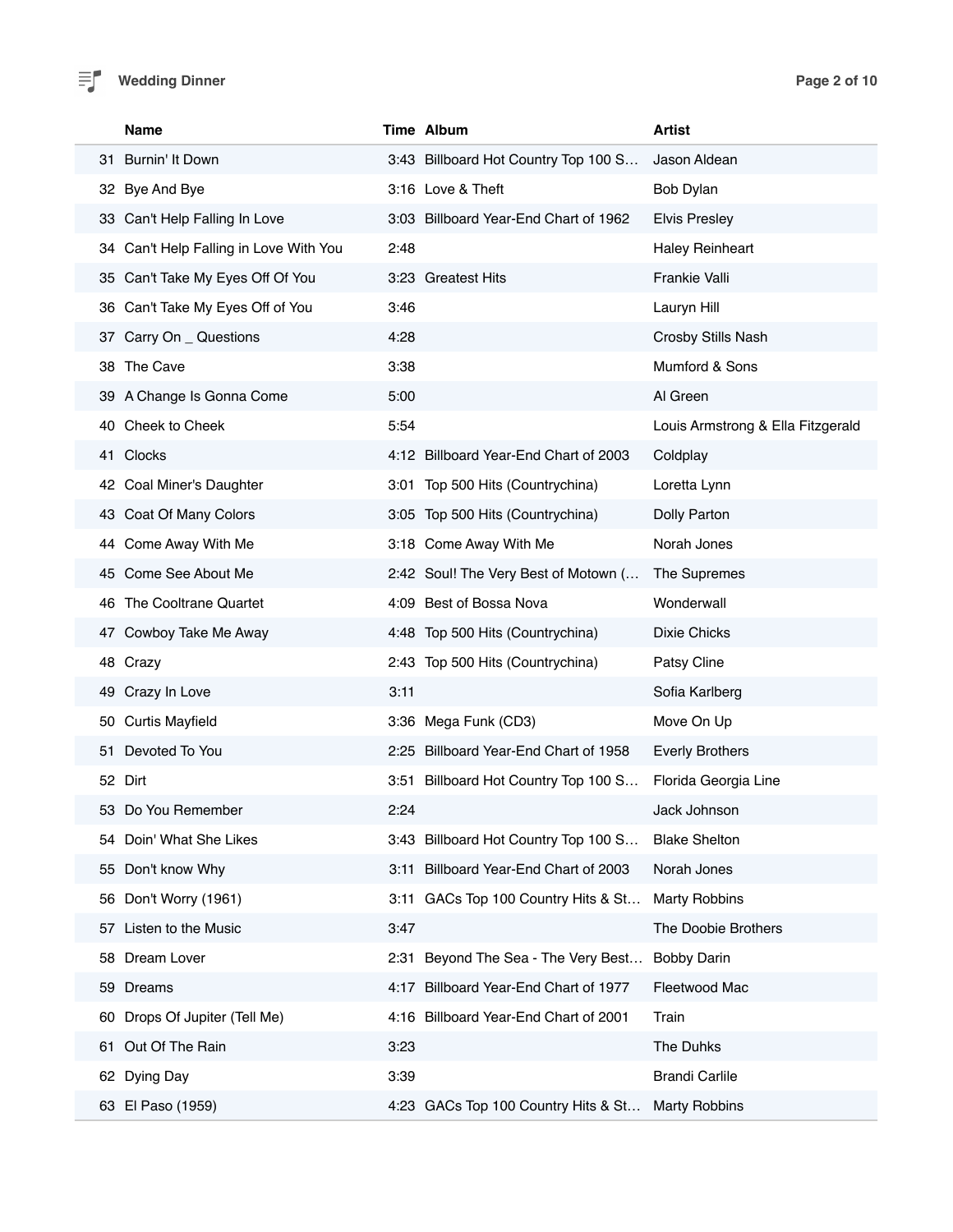## **Wedding Dinner Page 3 of 10**

|     | <b>Name</b>                       |      | Time Album                                          | <b>Artist</b>                 |
|-----|-----------------------------------|------|-----------------------------------------------------|-------------------------------|
|     | 64 The Ella B                     | 4:19 |                                                     | The Amazing Rhythm Aces       |
|     | 65 Everlasting Love               |      | 2:56 Billboard Year-End Chart of 1967               | <b>Robert Knight</b>          |
|     | 66 Everyday People                |      | 2:22 Billboard Year-End Chart of 1969               | Sly and The Family Stone      |
| 67  | Everywhere                        | 3:42 |                                                     | Fleetwood Mac                 |
|     | 68 Fade Into You                  | 4:50 |                                                     | <b>Mazzy Star</b>             |
|     | 69 Family Affair                  |      | 3:06 Billboard Year-End Chart of 1972               | Sly and The Family Stone      |
|     | 70 Fever                          |      | 3:21 Billboard Year-End Chart of 1958               | Peggy Lee                     |
|     | 71 Flake                          | 4:41 |                                                     | Jack Johnson                  |
|     | 72 For Once In My Life            |      | 2:47 Soul! The Very Best of Motown (                | <b>Stevie Wonder</b>          |
|     | 73 For The Longest Time           | 3:43 |                                                     | <b>Billy Joel</b>             |
|     | 74 Forever & Ever                 |      | 3:22 Billboard Year-End Chart of 1949               | Perry Como                    |
|     | 75 Friends In Low Places          | 4:24 |                                                     | <b>Garth Brooks</b>           |
|     | 76 The Girl Is Mine               |      | 3:42 Billboard Year-End Chart of 1983               | Michael Jackson and Paul McCa |
| 77  | Girl, You'll Be A Woman Soon      |      | 2:49 Billboard Year-End Chart of 1967               | Neil Diamond                  |
|     | 78 Give Me Back My Hometown       |      | 4:13 Billboard Hot Country Top 100 S                | Eric Church                   |
| 79  | God Only Knows                    |      | 2:49 20 Good Vibrations: The Greates                | The Beach Boys                |
|     | 80 Good Vibrations                |      | 3:35 20 Good Vibrations: The Greates The Beach Boys |                               |
| 81. | Goodbye Yellow Brick Road         |      | 3:14 Billboard Year-End Chart of 1974               | Elton John                    |
|     | 82 Hallelujah I Love Her So       | 2:40 |                                                     | Ray Charles                   |
|     | 83 The Harder They Come           | 3:12 |                                                     | Jimmy Cliff                   |
|     | 84 Have I Told You Lately (That I |      | 4:00 The Very Best Of MTV Unplugged                 | <b>Rod Stewart</b>            |
|     | 85 He's So Fine                   |      | 1:58 Billboard Year-End Chart of 1963               | Chiffons                      |
|     | 86 HEART OF GOLD                  |      | 3:11 NORTH COUNTRY (1971-1972)                      | NEIL YOUNG WITH THE STRA      |
|     | 87 Heartbeats                     | 2:40 |                                                     | José González                 |
|     | 88 Heaven Must Have Sent You      |      | 2:33 Soul! The Very Best of Motown (                | The Elgins                    |
|     | 89 Hello, I Love You              |      | 2:16 Billboard Year-End Chart of 1968               | Doors                         |
|     | 90 Here, There And Everywhere     |      | 2:25 Revolver                                       | The Beatles                   |
| 91. | Hey Good Looking                  |      | 2:57 Top 500 Hits (Countrychina)                    | Hank Williams Sr.             |
|     | 92 Ho Hey                         |      | 2:43 Billboard 2010-2014                            | The Lumineers                 |
|     | 93 Hold Me, Thrill Me, Kiss Me    |      | 2:30 Billboard Year-End Chart of 1965               | Mel Carter                    |
|     | 94 Home                           | 5:07 |                                                     | Edward Sharpe & The Magnetic  |
|     | 95 Home                           |      | 3:29 Billboard 2010-2014                            | <b>Phillip Phillips</b>       |
|     | 96 How Deep Is Your Love          | 4:03 |                                                     | <b>Bee Gees</b>               |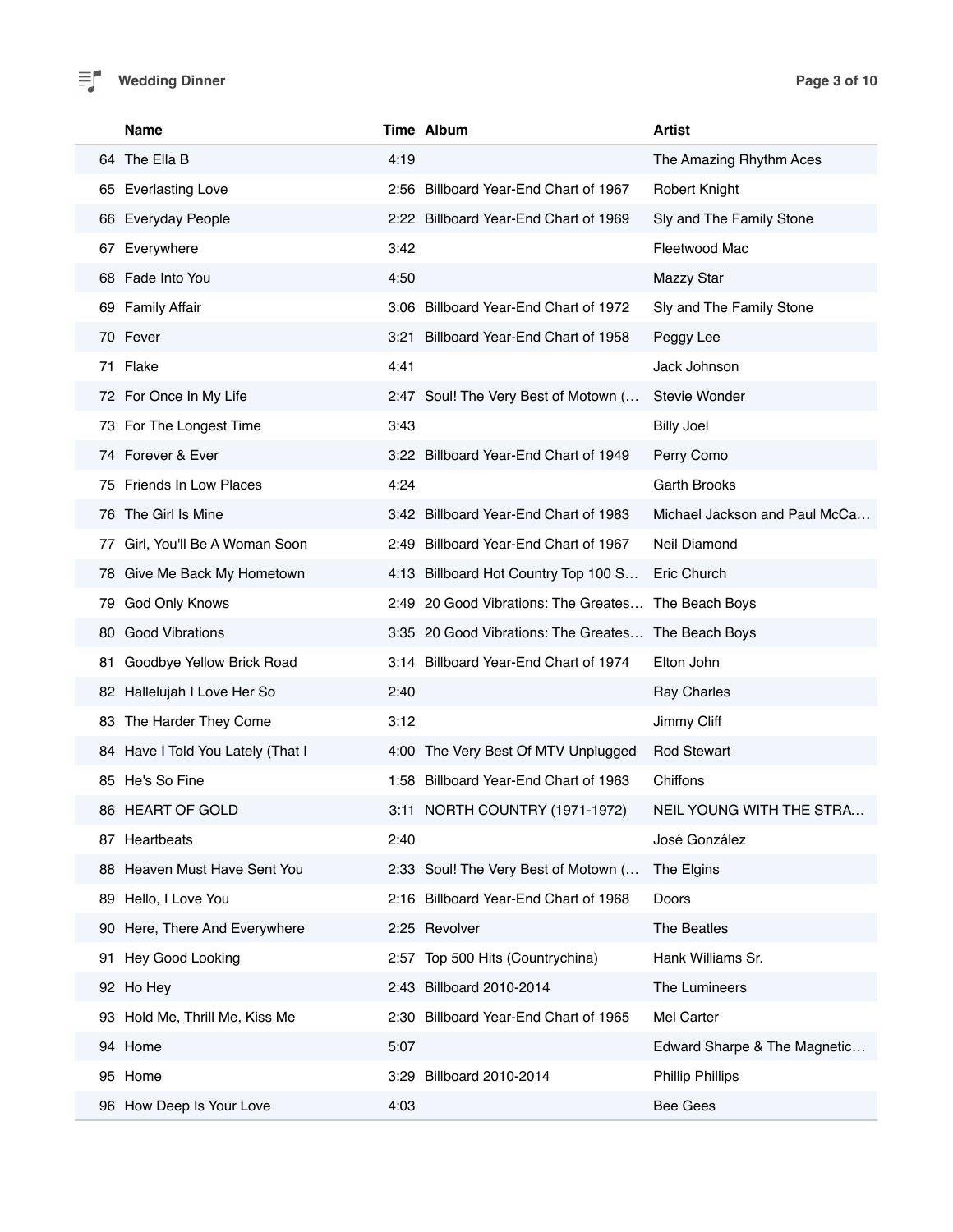| <b>Name</b>                            |      | Time Album                            | <b>Artist</b>                  |
|----------------------------------------|------|---------------------------------------|--------------------------------|
| 97 How Long Will I Love You            | 2:37 |                                       | <b>Ellie Goulding</b>          |
| 98 How Sweet It Is (To Be Loved By     |      | 3:01 Soul! The Very Best of Motown (  | <b>Marvin Gaye</b>             |
| 99 Human Nature                        |      | 4:06 Thriller                         | Michael Jackson                |
| 100   Believe In You                   | 4:02 |                                       | Don Williams                   |
| 101 I Belong To You                    | 4:31 |                                       | <b>Brandi Carlile</b>          |
| 102 I Can See Clearly Now              |      | 2:46 Billboard Year-End Chart of 1994 | Jimmy Cliff                    |
| 103 I Can't Help Myself (Sugar Pie, H  |      | 2:48 Soul! The Very Best of Motown (  | The Four Tops                  |
| 104 I Can't Stop Loving You            |      | 4:13 Billboard Year-End Chart of 1962 | Ray Charles                    |
| 105 I Can't Stop Loving You 1958       |      | 2:40 Top 500 Hits (Countrychina)      | Don Gibson                     |
| 106 I Got a Feeling                    | 2:01 | Billboard Year-End Chart of 1958      | <b>Ricky Nelson</b>            |
| 107 I Love You Because                 |      | 2:27 Walking The Line (The Legendar   | Johnny Cash                    |
| 108 I Love You For Sentimental Reas    |      | 3:07 Billboard Year-End Chart of 1946 | The King Cole Trio             |
| 109 I Love You Madly                   | 4:38 |                                       | Ella Fitzgerald                |
| 110 I Only Have Eyes For You           |      | 3:51 Billboard Year-End Chart of 1959 | Flamingos                      |
| 111 I Say A Little Prayer              |      | 3:31 20 Greatest Hits                 | Aretha Franklin                |
| 112 I Second That Emotion              |      | 2:46 Soul! The Very Best of Motown (  | Smokey Robinson & The Miracles |
| 113 I Walk The Line                    |      | 2:45 Walking The Line (The Legendar   | Johnny Cash                    |
| 114 I Wanna Be Around                  |      | 2:14 Billboard Year-End Chart of 1963 | <b>Tony Bennett</b>            |
| 115 I Want It That Way                 |      | 3:33 Billboard Year-End Chart of 1999 | <b>Backstreet Boys</b>         |
| 116   Want You                         |      | 3:05 Blonde On Blonde (Mono)          | Bob Dylan                      |
| 117 I Want You, I Need You, I Love You |      | 2:40 Billboard Year-End Chart of 1956 | <b>Elvis Presley</b>           |
| 118 I Won't Give Up                    | 3:59 | Billboard Year-End Chart of 2012      | Jason Mraz                     |
| 119 I'll Be There                      |      | 3:59 Soul! The Very Best of Motown (  | The Jackson 5                  |
| 120 I'll Dance at Your Wedding         |      | 3:13 Billboard Year-End Chart of 1948 | Ray Noble                      |
| 121 I'll Never Grow Old                |      | 2:41 Shaolin Soul Volumes 1 & 2       | The Charmels                   |
| 122 I'll Take You There                | 3:15 | The Complete Stax-Volt Soul Sin       | The Staple Singers             |
| 123 I'm Free                           | 2:28 | December's Children                   | The Rolling Stones             |
| 124 I'm Gonna Get Married              | 2:39 | Billboard Year-End Chart of 1959      | Lloyd Price                    |
| 125 I'm Yours                          |      | 4:02 Billboard Year-End Chart of 2008 | Jason Mraz                     |
| 126 I've Never Found a Girl (Who Lo    | 3:40 |                                       | Al Green                       |
| 127 If I Ain't Got You                 | 3:49 | The Diary Of Alicia Keys              | Alicia Keys                    |
| 128 In My Life                         |      | 2:26 Rubber Soul                      | The Beatles                    |
| 129 In The Waiting Line                | 4:32 |                                       | Zero 7                         |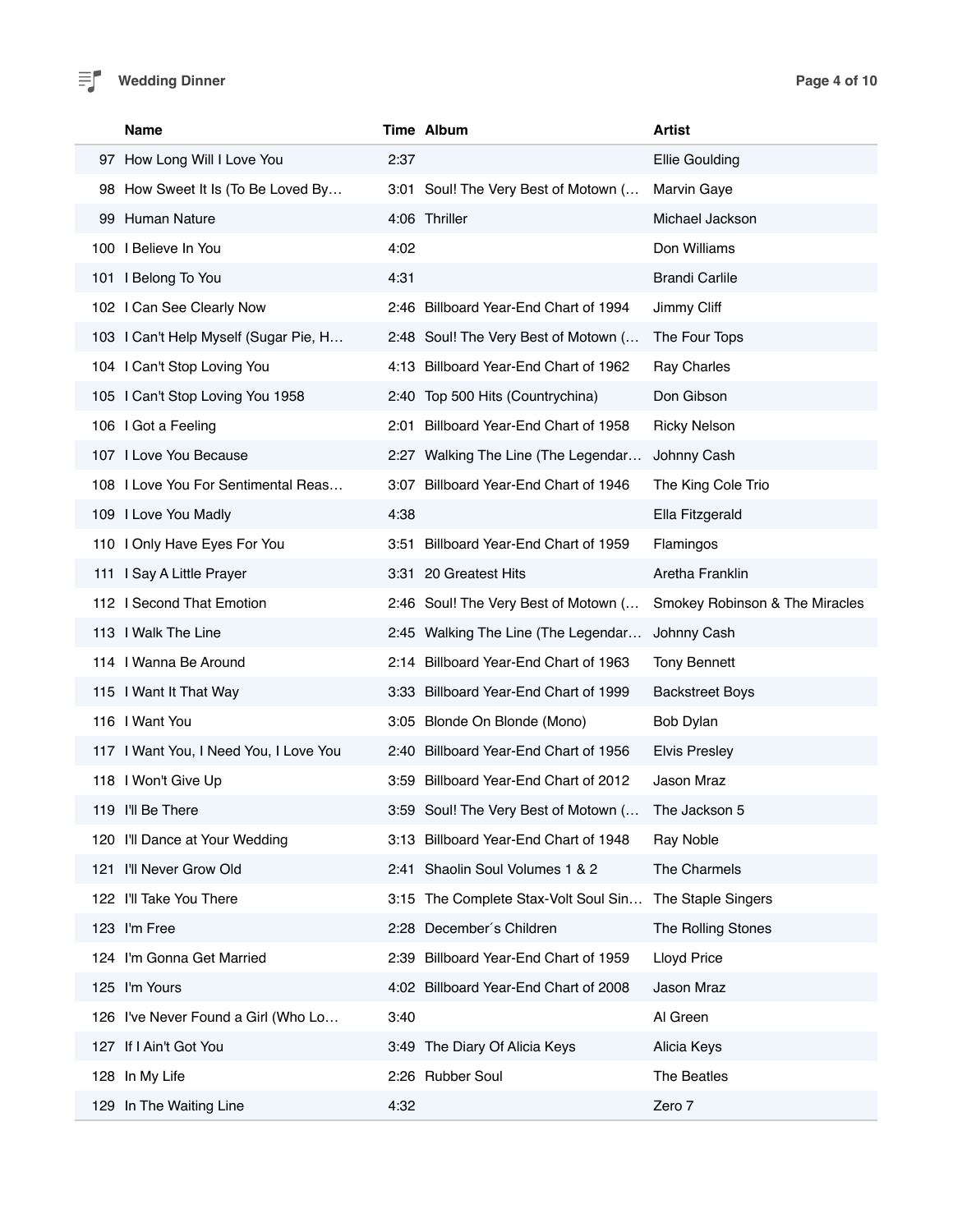## **Wedding Dinner Page 5 of 10**

|     | <b>Name</b>                            |      | Time Album                              | <b>Artist</b>                    |
|-----|----------------------------------------|------|-----------------------------------------|----------------------------------|
|     | 130 Into Dust                          | 5:39 |                                         | <b>Mazzy Star</b>                |
| 131 | Is this Love                           | 3:57 |                                         | <b>Bob Marley</b>                |
|     | 132 Isn't She Lovely                   |      | 3:20 Songs For the Dance Hall           | Stevie Wonder                    |
|     | 133 It Don't Mean a Thing (If It Ain't | 3:59 |                                         | Louis Armstrong & Duke Ellington |
|     | 134 It Had To Be You                   | 2:37 |                                         | Harry Connick Jr.                |
|     | 135 It Takes Two                       |      | 2:59 Soul! The Very Best of Motown (    | Kim Weston & Marvin Gaye         |
|     | 136 It's A Man's Man's Man's World     |      | 2:48 FUNK/SOUL                          | James Brown                      |
|     | 137 It's Love                          |      | 5:55 Who Is Jill Scott? Words and So    | Jill Scott                       |
|     | 138 It's Who You Love                  | 3:16 |                                         | Don Williams                     |
|     | 139 Jamming                            |      | 3:31 Exodus                             | Bob Marley & The Wailers         |
|     | 140 Jesus Is Waiting                   | 5:39 |                                         | Al Green                         |
|     | 141 Just Like Heaven                   |      | 3:33 Kiss Me, Kiss Me, Kiss Me          | The Cure                         |
|     | 142 Just My Imagination (Running A     |      | 3:48 Soul! The Very Best of Motown (    | The Temptations                  |
|     | 143 Just One Look                      |      | 2:27 Billboard Year-End Chart of 1963   | Doris Troy                       |
|     | 144 Just One Of Those Things           |      | 3:15 100 Hit Legends - CD3              | Sinatra, Frank                   |
|     | 145 Just the two of us                 | 4:01 |                                         | <b>Bill Withers</b>              |
|     | 146 Just The Way You Are               |      | 3:35 Billboard Year-End Chart of 1978   | <b>Billy Joel</b>                |
|     | 147 Just The Way You Are               |      | 3:33 Billboard Year-End Chart of 2011   | <b>Bruno Mars</b>                |
|     | 148 Keep On The Sunny Side             |      | 2:52 The Carter Family, The Best Vol. 1 | The Carter Family                |
|     | 149 Kiss From a Rose                   |      | 4:48 Seal II                            | Seal                             |
|     | 150 Lean On Me                         |      | 4:19 Billboard Year-End Chart of 1972   | <b>Bill Withers</b>              |
|     | 151 Leather And Lace                   |      | 3:45 Billboard Year-End Chart of 1982   | Stevie Nicks and Don Henley      |
|     | 152 Let's Dolt                         |      | 3:36 Leading Ladies of the Blues        | Ella Fitzgerald                  |
|     | 153 Let's Stay Together                |      | 3:16 True Love - A Collection           | Al Green                         |
|     | 154 life's railway to heaven           | 2:49 |                                         | patsy cline                      |
|     | 155 Light my Fire                      |      | 3:28 FUNK/SOUL                          | <b>Shirley Bassey</b>            |
|     | 156 Little Bit                         | 3:50 |                                         | Lykke Li                         |
|     | 157 Little Darlin'                     |      | 2:06 Billboard Year-End Chart of 1957   | Diamonds                         |
|     | 158 Lively Up Yourself                 |      | 5:12 Natty Dread                        | Bob Marley & The Wailers         |
|     | 159 Long May You Run                   | 3:56 |                                         | Neil Young                       |
|     | 160 The Longest Time                   |      | 3:36 Billboard Year-End Chart of 1984   | <b>Billy Joel</b>                |
|     | 161 Look at You                        |      | 3:42 Billboard Hot Country Top 100 S    | Big & Rich                       |
|     | 162 Love and Happiness                 | 5:08 |                                         | Al Green                         |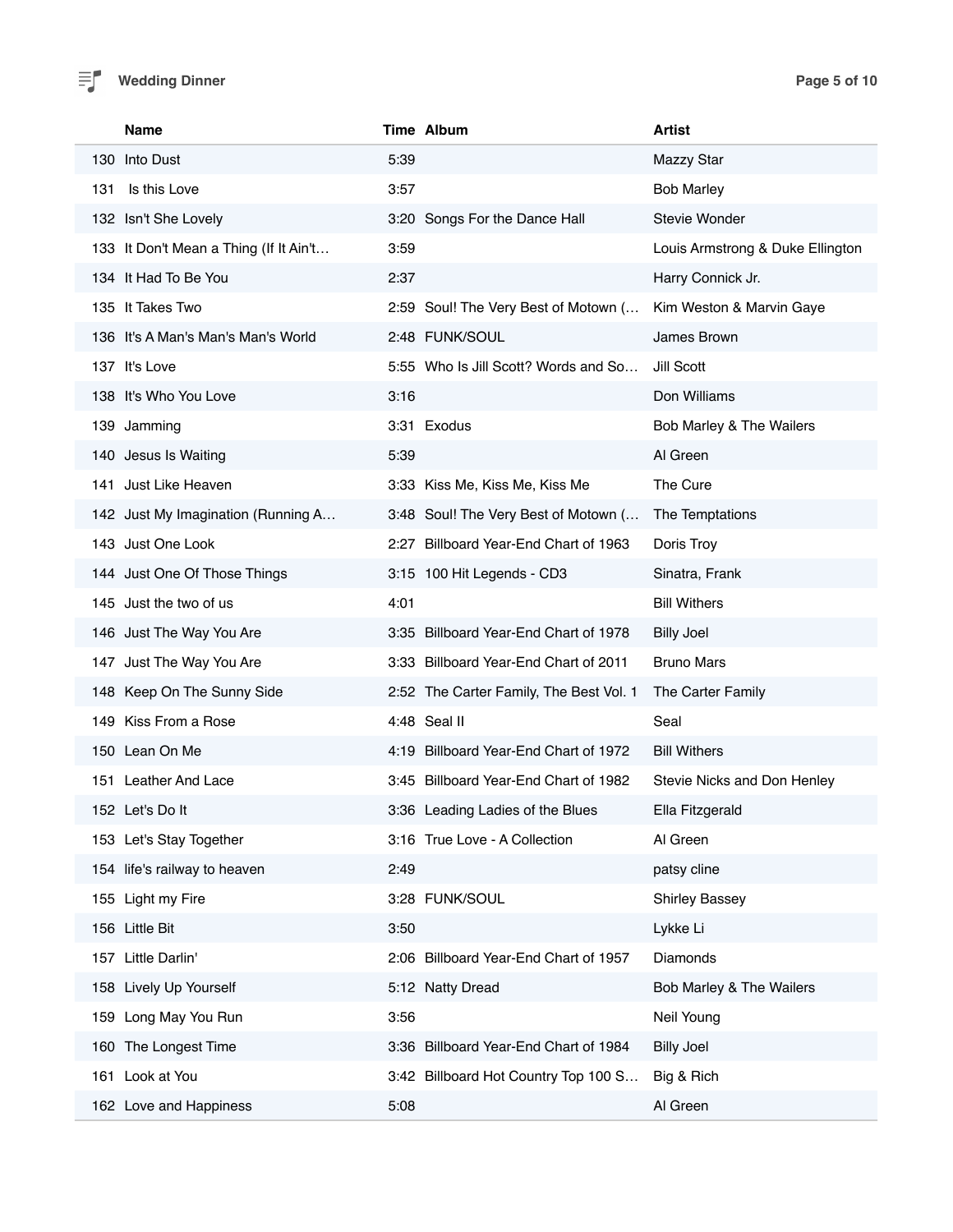### **Wedding Dinner Page 6 of 10**

|     | Name                               |         | Time Album                             | <b>Artist</b>                    |
|-----|------------------------------------|---------|----------------------------------------|----------------------------------|
|     | 163 Love Me Do                     |         | 2:22 Please Please Me                  | The Beatles                      |
|     | 164 Love Me Now                    |         | 3:30 Billboard Mainstream Top 40       | John Legend                      |
|     | 165 Love Me Tender                 |         | 2:44 Billboard Year-End Chart of 1956  | <b>Elvis Presley</b>             |
|     | 166 Love me tender                 | 2:52    |                                        | Norah Jones                      |
|     | 167 Love Somebody                  |         | 3:01 Billboard Year-End Chart of 1948  | Doris Day and Buddy Clark        |
|     | 168 Love Song                      |         | 3:28 Billboard Year-End Chart of 1989  | Cure                             |
|     | 169 Lovefool                       | 3:14    |                                        | The Cardigans                    |
|     | 170 Lovely Day                     | 4:14    |                                        | <b>Bill Withers</b>              |
|     | 171 A Lover's Concerto             | 2:38    |                                        | The Supremes                     |
|     | 172 Lovin' in my baby's eyes       | 2:58    |                                        | Leftoversalmon                   |
|     | 173 Lucky                          | 3:11    |                                        | Jason Mraz & Colbie Caillat-     |
|     | 174 Toothpaste Kisses              | 2:40    |                                        | The Maccabees                    |
|     | 175 Magic                          | 4:40    |                                        | Coldplay                         |
|     | 176 Make You Feel My Love          | 3:32 19 |                                        | Adele                            |
|     | 177 Mama Tried                     |         | 2:14 Top 500 Hits (Countrychina)       | Merle Haggard                    |
|     | 178 Many Rivers To Cross           |         | 2:44 Trojan Originals Box Set - Disc 1 | Jimmy Cliff                      |
|     | 179 Marry Me                       | 3:44    |                                        | Jason DeRulo                     |
|     | 180 Marry you                      |         | 3:50 --==ShadowAD - pKcMvA==--         | <b>Bruno Mars</b>                |
|     | 181 Meghan Trainor ft. John Legend | 3:49    |                                        | Like I'm Gonna Lose You          |
|     | 182 Memories Are Made Of This      |         | 2:16 100 Hits Legends - CD 2           | Martin, Dean                     |
|     | 183 Message In A Bottle            |         | 5:48 Lounge meets Rock (55 Rock Tr     | Le Berry                         |
|     | 184 Moon River                     | 2:04    |                                        | Audrey Hepburn                   |
|     | 185 My Blue Heaven                 |         | 2:06 Billboard Year-End Chart of 1956  | <b>Fats Domino</b>               |
|     | 186 My Eyes (feat. Gwen Sebastian) |         | 3:10 Billboard Hot Country Top 100 S   | <b>Blake Shelton</b>             |
|     | 187 My Girl                        |         | 2:44 Soul! The Very Best of Motown (   | The Temptations                  |
|     | 188 My Guy                         | 2:49    | Soul! The Very Best of Motown (        | Mary Wells                       |
| 189 | My Happiness                       |         | 3:19 Billboard Year-End Chart of 1948  | Ella Fitzgerald                  |
| 190 | My Mothers Eyes                    | 3:14    |                                        | Willie Nelson                    |
|     | 191 Needle In A Haystack           |         | 2:32 Soul! The Very Best of Motown (   | The Velvelettes                  |
|     | 192 NIGHTS IN WHITE SATIN          | 4:33    |                                        | <b>BETTYE LAVETTE</b>            |
|     | 193 Not a Bad Thing                |         | 4:26 Billboard 2010-2014               | Justin Timberlake                |
|     | 194 Nothing Can Change This Love   | 2:36    |                                        | Sam Cooke                        |
|     | 195 Oh So Many Years               |         | 3:06 Foreverly                         | Billie Joe Armstrong and Norah J |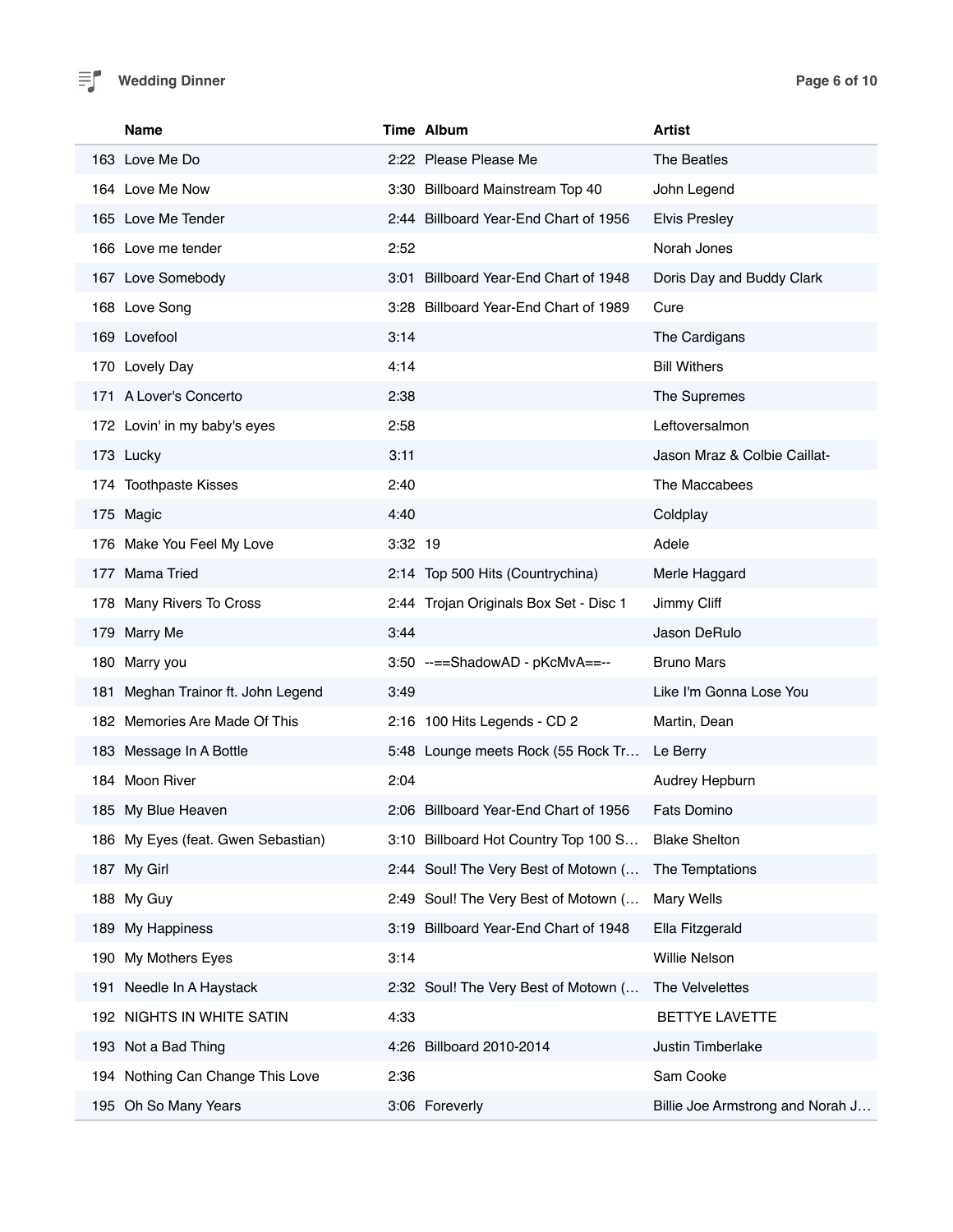

## **Wedding Dinner Page 7 of 10**

| <b>Name</b>                         | Time Album                               | <b>Artist</b>                   |
|-------------------------------------|------------------------------------------|---------------------------------|
| 196 Oh! What It Seemed To Be        | 2:58 Billboard Year-End Chart of 1946    | Charlie Spivak                  |
| 197 One of These Things First       | 4:52 Bryter Layter [Tuck Box]            | Nick Drake                      |
| 198 The Only Exception              | 4:28 Billboard Year-End Chart of 2010    | Paramore                        |
| 199 The Only One                    | 5:01                                     | The Black Keys                  |
| 200 Only You                        | 2:41 Billboard Year-End Chart of 1955    | <b>Platters</b>                 |
| 201 Ophelia                         | 2:40 Cleopatra (Deluxe Version)          | The Lumineers                   |
| 202 Over My Head                    | 3:35                                     | Fleetwood Mac                   |
| 203 Over the Rainbow                | 3:26                                     | Israel IZ Kamakawiwo'ole        |
| 204 People Watching                 | 3:21                                     | Jack Johnson                    |
| 205 Pictures Of You                 | Disintegration<br>7:29                   | The Cure                        |
| 206 Pink Moon                       | 2:07 Pink Moon [Tuck Box]                | <b>Nick Drake</b>               |
| 207 Play It Again                   | 3:47 Billboard Hot Country Top 100 S     | Luke Bryan                      |
| 208 Power of Two                    | 4:37                                     | Indigo Girls                    |
| 209 Pretty As A Picture             | 2:30 100 Hit Legends - CD3               | Martin, Dean                    |
| 210 Pretty Wings                    | 5:08 Billboard Year-End Chart of 2009    | Maxwell                         |
| 211 Pusher Love Girl                | 4:54                                     | Justin Timberlake               |
| 212 Put Your Head On My Shoulder    | 2:40 Billboard Year-End Chart of 1959    | Paul Anka                       |
| 213 Reach Out I'll Be There         | 3:03 Soul! The Very Best of Motown (     | The Four Tops                   |
| 214 Rhythm of Love                  | 3:32                                     | Plain White T's                 |
| 215 Riptide                         | 3:24 Billboard Hot 100 Singles Chart     | Vance Joy                       |
| 216 The Rose                        | 3:35 Greatest Hits - Experience The      | <b>Bette Midler</b>             |
| 217 Round a Pole                    | 2:59                                     | Ani DiFranco                    |
| 218 Sea Of Love                     | 2:24 Billboard Year-End Chart of 1959    | Phil Phillips and The Twilights |
| 219 Shelter                         | 4:34                                     | Ray LaMontagne                  |
| 220 Shiver                          | 5:00                                     | Coldplay                        |
| 221 The Shoop Shoop Song (It's In H | Billboard Year-End Chart of 1964<br>2:19 | <b>Betty Everett</b>            |
| 222 Signed , Sealed And Delivered   | 2:48 Songs For the Dance Hall            | Stevie Wonder                   |
| 223 Simple Melody                   | Billboard Year-End Chart of 1950<br>2:55 | Gary and Bing Crosby            |
| 224 Since I Met You Baby            | Billboard Year-End Chart of 1957<br>2:43 | Ivory Joe Hunter                |
| 225 Skinny Love                     | 3:59 For Emma, Forever Ago               | Bon Iver                        |
| 226 Sleeping At Last                | 3:26                                     | I'm Gonna Be (500 Miles)        |
| Some Enchanted Evening<br>227       | Billboard Year-End Chart of 1949<br>3:31 | Perry Como                      |
| 228 Somebody Loved                  | 2:44                                     | The Weepies                     |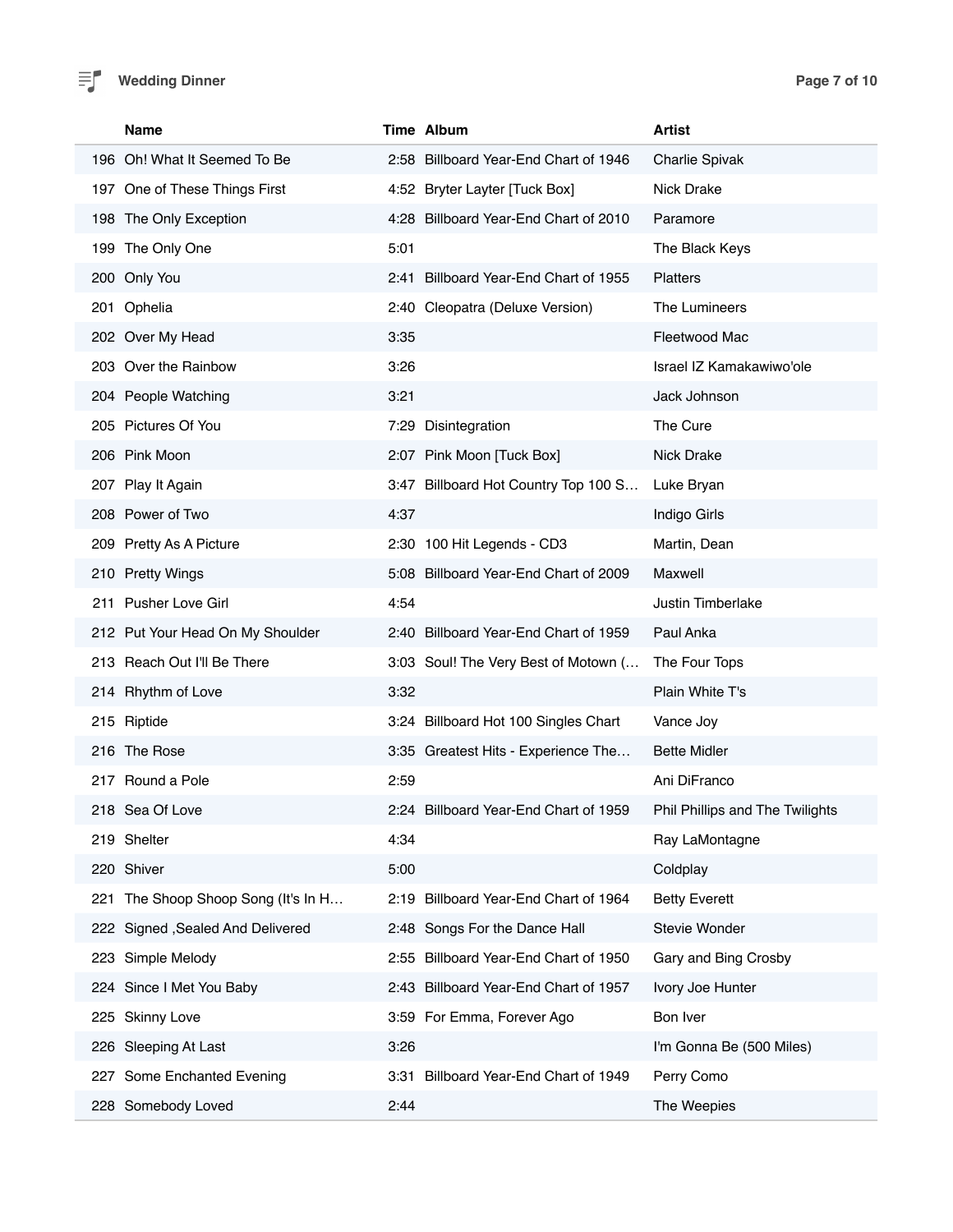

|     | Name                                |      | <b>Time Album</b>                     | Artist                          |
|-----|-------------------------------------|------|---------------------------------------|---------------------------------|
|     | 229 Someone to Watch Over Me        | 4:04 |                                       | Willie Nelson                   |
|     | 230 Somethin' Stupid                |      | 2:40 Billboard Year-End Chart of 1967 | Nancy Sinatra and Frank Sinatra |
|     | 231 Something                       |      | 3:02 Abbey Road                       | The Beatles                     |
|     | 232 Something About Us              |      | 3:51 Discovery                        | Daft Punk                       |
|     | 233 Somewhere Over The Rainbow _    | 4:52 |                                       | Israel IZ Kamakawiwo'ole        |
|     | 234 Southern Cross                  | 4:45 |                                       | Crosby, Stills, and Nash        |
|     | 235 Spend My Life With You          |      | 4:35 Billboard Year-End Chart of 1999 | Eric Benet feat. Tamia          |
|     | 236 Stand By Me                     |      | 2:59 Billboard Year-End Chart of 1961 | Ben E. King                     |
|     | 237 Stand By Me (Live At The Late S | 2:49 |                                       | <b>Tracy Chapman</b>            |
|     | 238 Stand By Your Man               |      | 2:41 Top 500 Hits (Countrychina)      | <b>Tammy Wynette</b>            |
|     | 239 Stars                           | 3:35 |                                       | Grace Potter & The Nocturnals   |
|     | 240 Stay With Me                    |      | 2:53 In the Lonely Hour (Deluxe Versi | Sam Smith                       |
|     | 241 Stay with you                   | 3:49 |                                       | John Legend                     |
|     | 242 Stir it up                      | 5:32 |                                       | <b>Bob Marley</b>               |
|     | 243 Stir It Up                      |      | 5:34 Catch A Fire                     | Bob Marley & The Wailers        |
|     | 244 Stuck On You                    |      | 3:15 Billboard Year-End Chart of 1984 | <b>Lionel Richie</b>            |
|     | 245 Sufjan Stevens                  | 3:57 |                                       | <b>Amazing Grace</b>            |
|     | 246 Suite: Judy Blue Eyes           |      | 7:26 Crosby, Stills & Nash            | Crosby, Stills & Nash           |
|     | 247 Summer Wine                     |      | 4:17 Nancy & Lee                      | Nancy Sinatra & Lee Hazlewood   |
|     | 248 Summertime                      | 5:01 |                                       | Ella Fitzgerald                 |
|     | 249 Wild Horses                     | 4:41 |                                       | The Sundays                     |
|     | 250 Sunshine Of Your Love           |      | 3:18 FUNK/SOUL                        | Ella Fitzgerald                 |
|     | 251 Sunshine On My Shoulder         |      | 5:14 Billboard Year-End Chart of 1974 | John Denver                     |
|     | 252 Sweet Annie                     |      | 4:39 2013 - Fresh Country Radio 19    | Zac Brown Band                  |
|     | 253 Sweet Dreams                    |      | 2:36 Top 500 Hits (Countrychina)      | Patsy Cline                     |
| 254 | Sweet Inspiration                   | 2:55 | Billboard Year-End Chart of 1968      | Sweet Inspirations              |
|     | 255 Symphony                        | 3:05 | Billboard Year-End Chart of 1946      | Benny Goodman                   |
|     | 256 Take Me In your Arms            | 2:59 | Soul! The Very Best of Motown (       | Kim Weston                      |
|     | 257 Talking Heads                   | 4:55 |                                       | This Must Be The Place          |
|     | 258 Teardrops On My Guitar          | 3:32 | Billboard Year-End Chart of 2007      | <b>Taylor Swift</b>             |
|     | 259 That's All Right                | 1:57 | The King of Rock 'n' Roll: The        | <b>Elvis Presley</b>            |
| 260 | That's How Strong My Love Is        | 2:25 | Songs For the Dance Hall              | <b>Otis Redding</b>             |
|     | 261 That's The Way Love Goes        |      | 4:25 Billboard Year-End Chart of 1993 | Janet Jackson                   |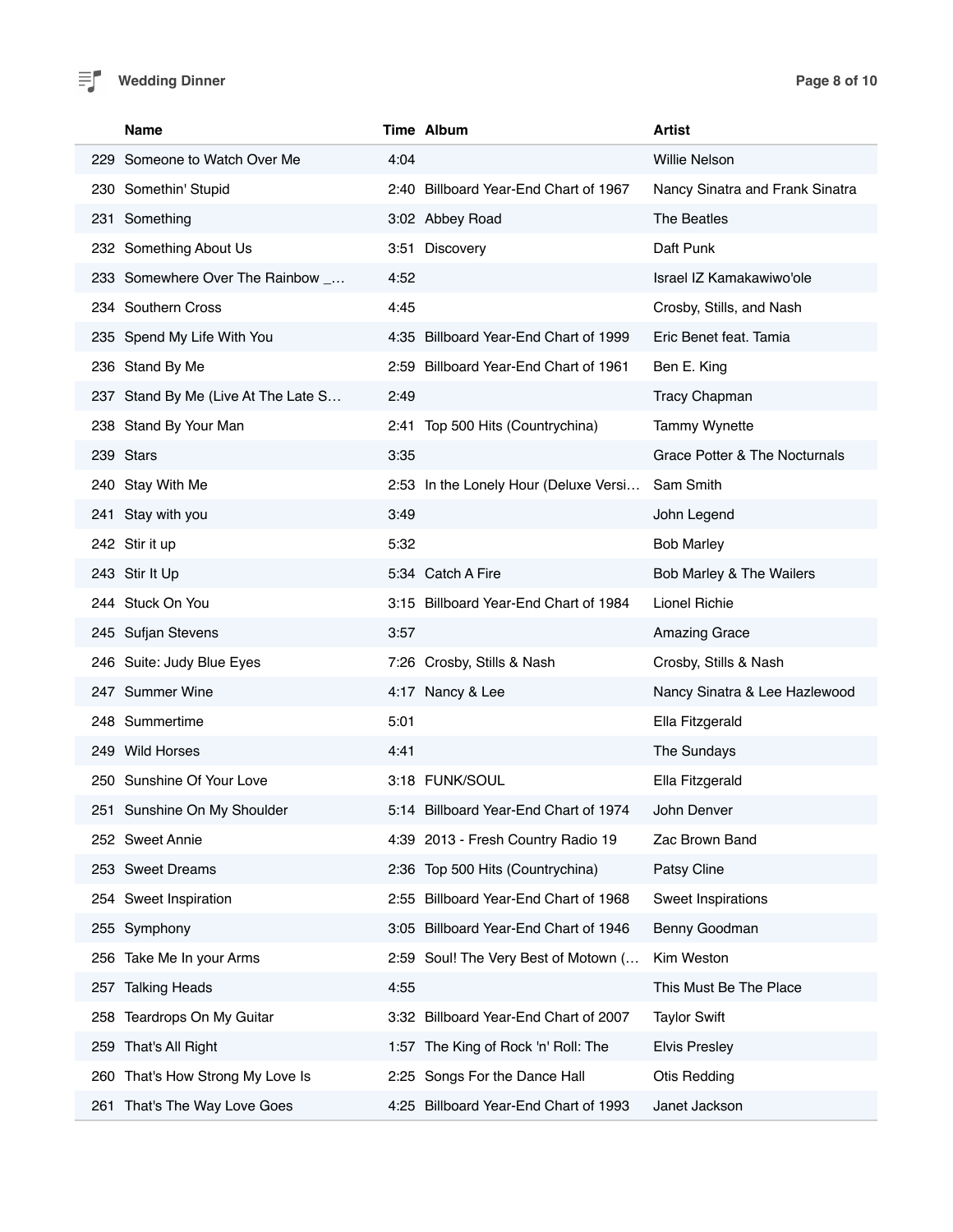

### **Wedding Dinner Page 9 of 10**

| <b>Name</b>                          | Time Album                            | <b>Artist</b>                  |
|--------------------------------------|---------------------------------------|--------------------------------|
| 262 Then He Kissed Me                | 2:36 Billboard Year-End Chart of 1963 | Crystals                       |
| 263 These Days                       | 3:31                                  | Nico                           |
| 264 Thinking Out Loud                | 4:57                                  | Ed Sheeran                     |
| 265 This Magic Moment                | 3:03 Billboard Year-End Chart of 1969 | Jay and The Americans          |
| 266 This Old Heart Of Mine (Is Weak  | 2:47 Soul! The Very Best of Motown (  | The Isley Brothers             |
| 267 This Time                        | 3:05 The Outsider [Japan]             | DJ Shadow                      |
| 268 Three Little Birds               | 3:00 Exodus                           | Bob Marley & The Wailers       |
| 269 Three Times A Lady               | 3:42 Soul! The Very Best of Motown (  | Commodores                     |
| 270 ('Til) I Kissed You              | 2:09 Billboard Year-End Chart of 1959 | <b>Everly Brothers</b>         |
| 271 Time Is On My Side               | $2:55$ 12 x 5                         | The Rolling Stones             |
| 272 Time of the Season [UK Mono Mix] | 3:30 Odessey & Oracle [2004 Bonus     | The Zombies                    |
| 273 The Tracks Of My Tears           | 3:04 Soul! The Very Best of Motown (  | Smokey Robinson & The Miracles |
| 274 Train Of Love                    | 2:23 Walking The Line (The Legendar   | Johnny Cash                    |
| 275 Treasure of Love                 | 2:09 Billboard Year-End Chart of 1956 | Clyde McPhatter                |
| 276 Two Doves                        | 3:44                                  | <b>Dirty Projectors</b>        |
| 277 Unchained Melody                 | 2:36                                  | Lykke Li                       |
| 278 Us                               | 4:48                                  | Regina Spektor                 |
| 279 Use Me                           | 3:42 Billboard Year-End Chart of 1972 | <b>Bill Withers</b>            |
| 280 Wagon Wheel                      | 4:26                                  | Chris Pureka                   |
| 281 Wagon Wheel                      | 4:59 2013 - Fresh Country Radio 01    | Darius Rucker                  |
| 282 Walking After Midnight           | 2:36 25 Country & Western Ballads V   | Patsy Cline                    |
| 283 Waltz Across Texas               | 2:38 Top 500 Hits (Countrychina)      | Ernest Tubb                    |
| 284 The Way I Am                     | 2:17                                  | INGRID MICHAELSON              |
| 285 The Way You Do The Things You    | 2:40 Soul! The Very Best of Motown (  | The Temptations                |
| 286 We Should Be Together            | 3:02                                  | Don Williams                   |
| 287 Wedding Song                     | 3:18                                  | Anaïs Mitchell                 |
| 288 What The World Needs Now Is L    | 3:13 Billboard Year-End Chart of 1965 | Jackie DeShannon               |
| 289 When I'm Gone                    | 2:11                                  | <b>Brenda Holloway</b>         |
| 290 When I'm Sixty-Four              | 2:38 Sgt. Pepper's Lonely Hearts Clu  | The Beatles                    |
| Where It's at (Yep, Yep)<br>291      | 3:23 Billboard Hot Country Top 100 S  | Dustin Lynch                   |
| 292 Wide Open Spaces                 | 3:44 Top 500 Hits (Countrychina)      | Dixie Chicks                   |
| 293 Wildflowers                      | 3:12 Wildflowers                      | Tom Petty                      |
| 294 Wonderful World                  | 2:10 Billboard Year-End Chart of 1960 | Sam Cooke                      |